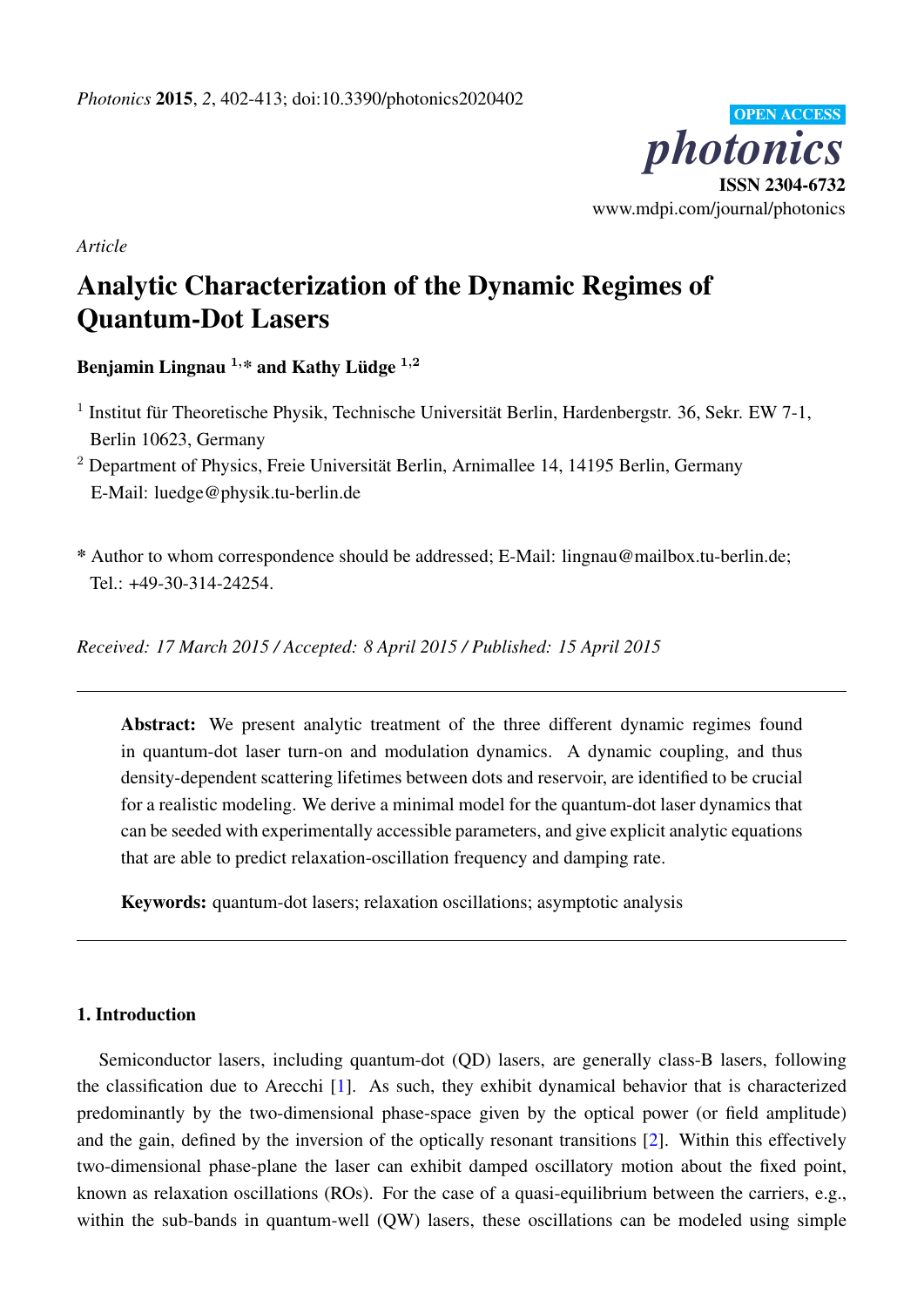two-variable rate-equation systems  $[3,4]$  $[3,4]$  for the total charge carrier number N and photon number S. However, for QD lasers the situation is more complex as there are different carrier types with separate dynamics [\[5](#page-10-2)[–7\]](#page-10-3). Depending on the scattering timescales between these carrier types different limiting cases have been discussed [\[8](#page-10-4)[,9\]](#page-10-5). As introduced in [\[10,](#page-10-6)[11\]](#page-10-7), three different dynamical regimes can be defined, which will be analytically described within this paper.

The relaxation oscillations of a laser define the laser response to small perturbations from its lasing fixed point. Therefore, the RO damping and frequency already can give an indication about the stability properties of lasers, as well as its small-signal modulation capabilities. For example, when the laser operation is perturbed by optical feedback, e.g., due to reflections, the critical feedback strength needed to destabilize the cw operation of the laser is directly proportional to the RO damping  $\Gamma_{\text{RO}}$  [\[12–](#page-10-8)[14\]](#page-10-9). In applications where a constant output power is required, strong damping of the relaxation oscillations is therefore favorable. The RO frequency is also important for modulation applications, as a modulation of the laser with a frequency near  $\omega_{\text{RO}}$  can resonantly excite relaxation oscillations and lead to unwanted nonuniform laser responses [\[15](#page-10-10)[–18\]](#page-10-11).

The aim of this paper is to identify the mechanisms responsible for the qualitative differences in the dynamics between QD lasers and conventional class-B lasers. To this end, starting from a more complex microscopic description [\[19\]](#page-10-12), we will derive a minimal QD laser model that can describe the three qualitatively different dynamic regimes characteristic for QD lasers. Although being of minimal complexity, the accuracy of our model goes beyond existing rate-equation models [\[17](#page-10-13)[,18](#page-10-11)[,20\]](#page-10-14). Compared to existing minimal models  $[8,9]$  $[8,9]$ , we allow for a feeding of the model with experimentally accessible parameters by separating the effects of varying carrier distribution and varying carrier lifetime. An asymptotic analysis of the resulting rate-equations will be performed, similar to [\[9](#page-10-5)[,21\]](#page-10-15), to give explicit equations for the RO parameters in the different dynamic regimes.

#### 2. Minimal Quantum-Dot Laser Model

In the following, we will derive the minimal rate-equation model used to qualitatively describe the QD laser dynamics. The charge-carrier scattering between the reservoir and QD states due to Auger-scattering can be expressed as [\[22\]](#page-10-16)

<span id="page-1-0"></span>
$$
\frac{\partial}{\partial t}\rho\big|_{sc} = S^{\text{in}}(1-\rho) - S^{\text{out}}\rho = S^{\text{eff}}(\rho^{\text{eq}} - \rho) \tag{1}
$$

after defining an effective scattering rate  $S^{\text{eff}} = S^{\text{in}} + S^{\text{out}}$  and the quasi-equilibrium QD occupation probability  $\rho^{eq} = S^{\text{in}}/(S^{\text{in}} + S^{\text{out}})$ . This scattering term is used to describe the dynamic equations of the QD laser governed by the reservoir charge-carrier density  $w$ , the QD charge-carrier occupation probability  $\rho$ , and the photon density S (in units of the quantum-dot density  $N^{QD}$ ):

$$
\dot{w} = J - \frac{w}{T_1} - 2N^{\text{QD}} S^{\text{eff}} (\rho^{\text{eq}} - \rho) \tag{2a}
$$

$$
\dot{\rho} = S^{\text{eff}}(\rho^{\text{eq}} - \rho) - \frac{\rho}{T_{\text{sp}}} - g(2\rho - 1)S
$$
 (2b)

<span id="page-1-1"></span>
$$
\dot{S} = 2g(2\rho - 1)S - 2\kappa S \tag{2c}
$$

Here,  $J$  is the pump current density per QW layer,  $T_1$  is the QW charge-carrier lifetime. The QD lifetime is given by  $T_{sp}$ , g is the gain coefficient, and  $2\kappa$  is the photon loss rate. The in and out-scattering rates in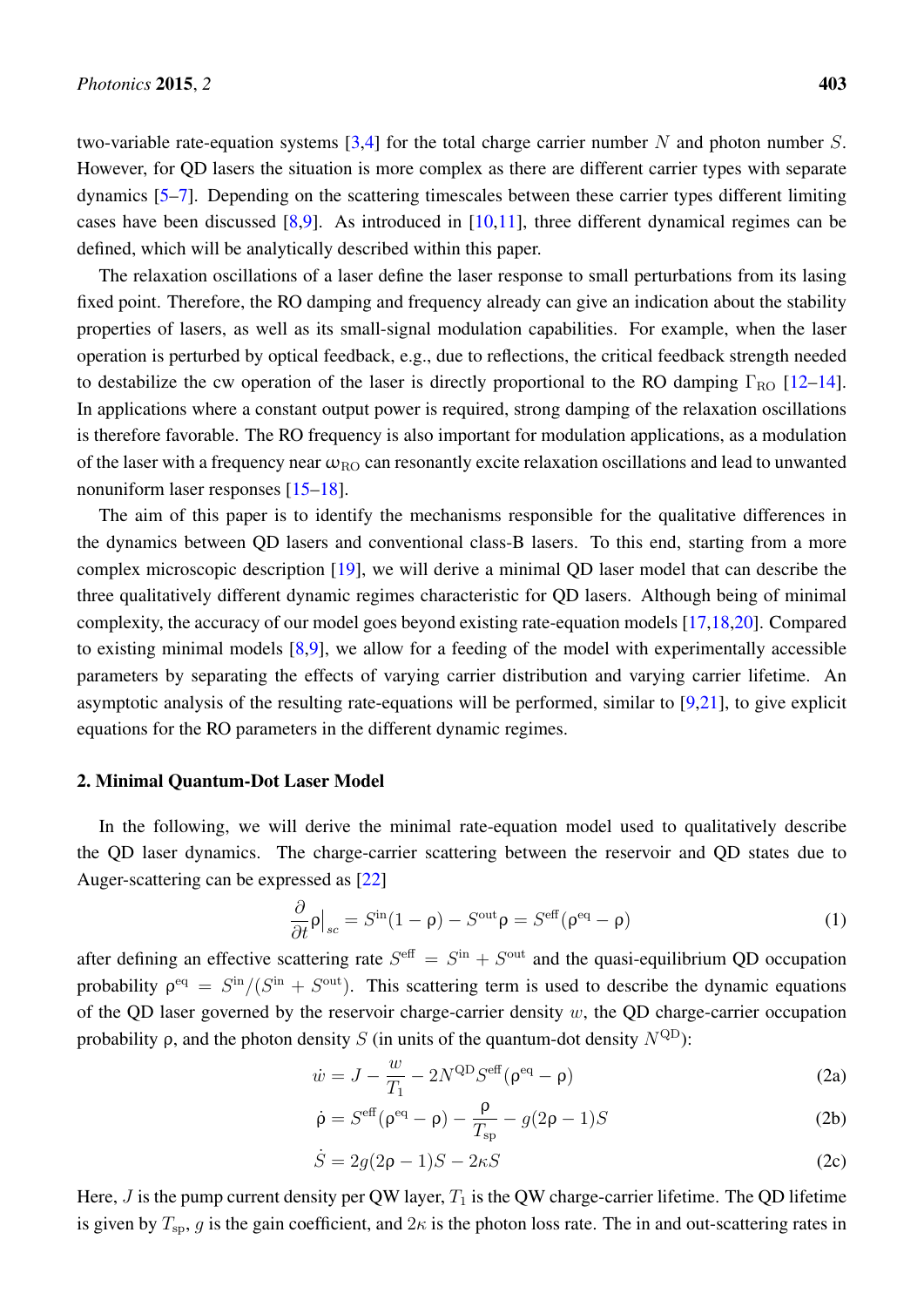Equation [\(1\)](#page-1-0) depend on the quasi-Fermi level  $\mu^{\text{eq}}$  within the charge-carrier reservoir and are related by the detailed-balance relationship

$$
S^{\text{out}} = S^{\text{in}} \exp\left(\frac{\varepsilon_{\text{QD}} - \mu^{\text{eq}}}{k_B T}\right) \tag{3}
$$

with the QD single-particle energy  $\varepsilon_{\text{OD}}$ , Boltzmann's constant  $k_B$ , and the quasi-equilibrium temperature T. Both the in-scattering rate  $S^{in}$  as well as the detailed balance relation depend nonlinearly on the charge-carrier density in the reservoir [\[22\]](#page-10-16). Furthermore, we introduce the normalized reservoir density  $N = w/(2N^{QD})$  (along with a rescaled pump current J). In order to reduce the complexity of the charge-carrier scattering we linearize the quasi-equilibrium occupation  $\rho<sup>eq</sup>$  around the corresponding threshold value  $\rho^{\text{th}}$  and the value  $N^0$  defined as  $N^0 = N^{\text{th}} - \frac{\rho^{\text{th}}}{RdT}$  $\frac{\rho^{\text{th}}}{RdT_{sp}}$ , where  $N^{\text{th}}$  is the normalized reservoir carrier density at threshold. We can thus write

$$
\rho^{\text{eq}} \approx \rho^{\text{th}} + d(N - N^0) \tag{4}
$$

The threshold QD occupation can be easily calculated from Equation [\(2c\)](#page-1-1):

<span id="page-2-0"></span>
$$
\rho^{\text{th}} = \frac{g + \kappa}{2g} \tag{5}
$$

The coefficient  $d \approx \frac{\partial}{\partial N} \rho^{\text{eq}}|_{N^0}$  describes the change of the quasi-equilibrium QD occupation with respect to the normalized reservoir density close to the threshold. A large  $d$  thus means a strong change of the QD occupation with variations in the reservoir carrier density which is reach with a large energy separation, while a small  $d$  is realized for QD levels energetically close to the reservoir carriers. The detailed-balance relation thus enters the minimal QD laser model in a linearized fashion. An important feature of QD lasers is the imperfect clamping of charge-carriers above threshold [\[5](#page-10-2)[,23\]](#page-11-0). The deviation of the charge-carrier densities from their threshold values, however, should be sufficiently small for the linear approximation in Equation [\(4\)](#page-2-0) to be sufficiently accurate. The effective charge-carrier scattering rate,  $S^{\text{eff}}$ , is in the following treated as a constant parameter,  $R = S^{\text{eff}}(N)|_{N^0}$ , in order to investigate the different dynamic regimes of the QD laser. Thus, the density dependence of  $S<sup>eff</sup>$  is neglected and only enters via  $d$  into the dynamics. We then treat  $R$  as a free parameter to investigate the different dynamic regimes. The resulting QD laser equations thus read:

$$
\dot{N} = J - \frac{N}{T_1} - R\left(\rho^{\text{th}} + d(N - N^0) - \rho\right)
$$
\n(6a)

$$
\dot{\rho} = R \left( \rho^{\text{th}} + d(N - N^0) - \rho \right) - \frac{\rho}{T_{\text{sp}}} - g(2\rho - 1)S \tag{6b}
$$

<span id="page-2-1"></span>
$$
\dot{S} = 2g(2\rho - 1)S - 2\kappa S \tag{6c}
$$

## 3. Numerical Results

We proceed by performing a linear stability analysis of the above OD laser equations. The Lyapunov exponents  $\lambda$  are given by the eigenvalues of the Jacobian and can be calculated by solving the characteristic equation,

$$
0 = -\lambda \left[ \left( \frac{1}{T_1} + dR + \lambda \right) \left( \frac{1}{T_{\rm sp}} + R - 2gS + \lambda \right) - dR^2 \right] - 4g\kappa S \left( \frac{1}{T_1} + dR + \lambda \right) \tag{7}
$$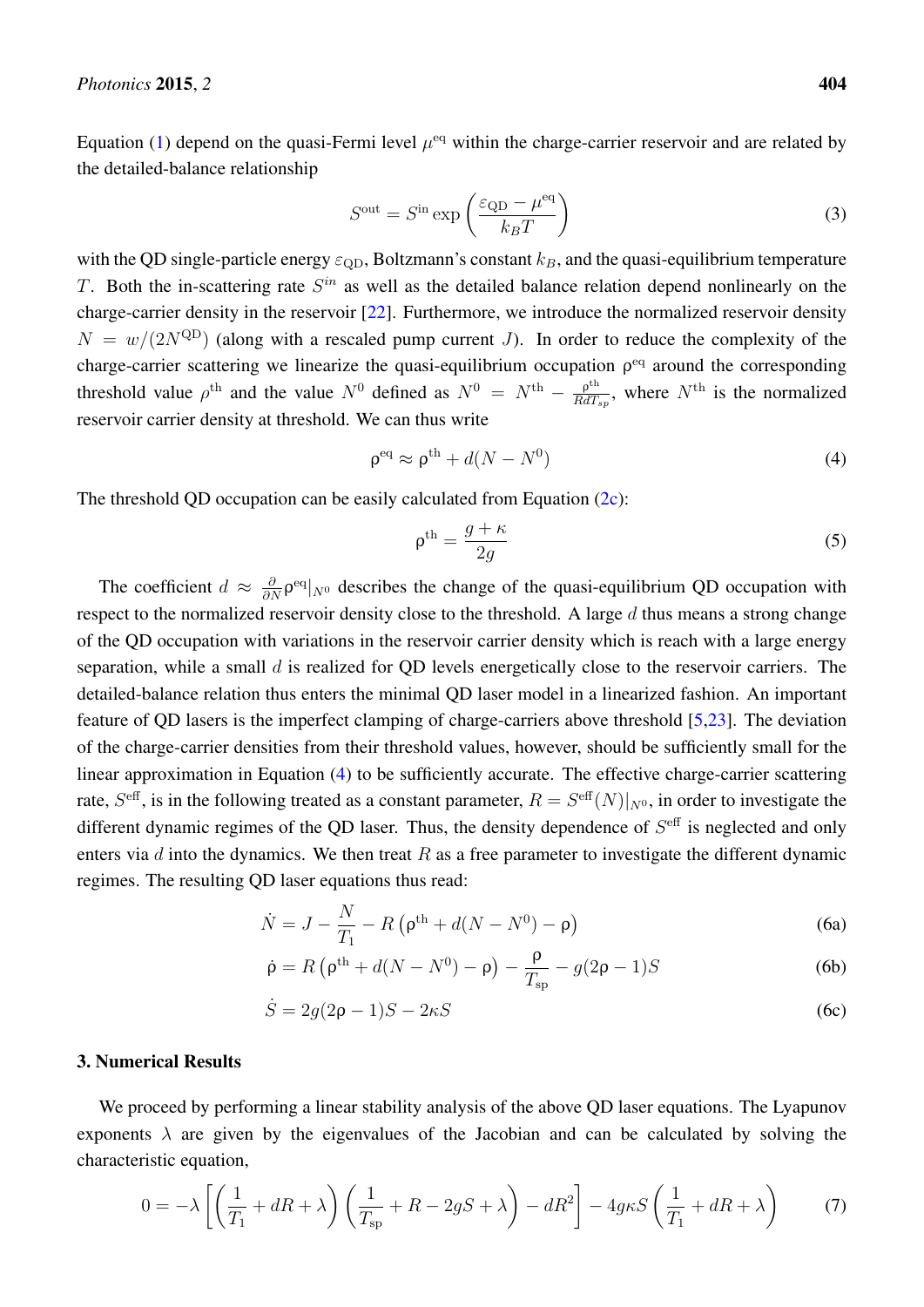The solution of this equation is shown in Figure [1,](#page-3-0) in terms of the RO frequency  $\omega_{\text{RO}}$  and damping rate  $\Gamma_{\text{RO}}$ , defined by  $\lambda = -\Gamma_{\text{RO}} \pm i\omega_{\text{RO}}$ . Here, we distinguish between two different QD structures: a weakly confined QD (shallow dot) and a QD with stronger confinement (deep dot), which differ in the QD-QW coupling coefficient  $d$ . Furthermore, we evaluate the eigenvalues at a photon number corresponding to the value at twice the threshold pump current at a scattering rate  $R$  extracted from microscopic calculations [\[24,](#page-11-1)[25\]](#page-11-2), which yields  $S = 0.068$  ( $S = 0.009$ ) for the shallow (deep) QD structure.

<span id="page-3-0"></span>

**Figure 1.** Relaxation oscillation (RO) frequency  $\omega_{\text{RO}} = |\text{Im }\lambda|$  (solid red) and damping rate  $\Gamma_{\text{RO}} = -\text{Re }\lambda$  (solid blue) determined from Equation [\(7\)](#page-2-1) for the (a) shallow and (b) deep quantum-dot  $(QD)$  laser as a function of the effective electron scattering rate  $R$ , for constant photon number S. The dashed black line denotes purely real eigenvalues which are not related to ROs. The circles denote the RO parameters extracted numerically from the full microscopically based balance equation (MBBE) model [\[19\]](#page-10-12). The green, yellow, and red shaded areas denote the constant-reservoir, overdamped, and synchronized regimes, respectively.  $T_{sp} = 2 \text{ ns}, g = 230 \text{ ns}^{-1}, \kappa = 50 \text{ ns}^{-1}$ . (a)  $T_1 = 0.17 \text{ ns}, S = 0.068$ ,  $d = 0.035$ ; (b)  $T_1 = 0.2$  ns,  $S = 0.009$ ,  $d = 0.25$ .

In terms of the scattering-rate dependence of the eigenvalues, the two QD structures reveal qualitative different behaviors, as shown in Figure [1.](#page-3-0) The shallow dot shows pronounced ROs ( $\omega_{\text{RO}} > \Gamma_{\text{RO}}$ ) for slow scattering (constant-reservoir regime), which become increasingly dampened until they disappear in the overdamped regime around  $R \approx 10^{11}$ s <sup>-1</sup>. For even higher scattering (synchronized regime), pronounced slower ROs reappear. The deep-dot structure, on the other hand, reveals a smooth transition between the fast oscillations in the constant-reservoir regime to the slower oscillations in the synchronized regime, with a less pronounced peak in the damping in between.

Additionally, we have plotted the results from our microscopically based balance equation (MBBE) model [\[19\]](#page-10-12) in Figure [1,](#page-3-0) which takes into account the first two inhomogeneously broadened localized QD states and distinguishes between electron and hole dynamics, as well as models the dynamic temperature change of the charge carriers. We have extracted the values of  $g, T_{sp}, T_1$ , and S at twice the threshold current from the MBBE model. The value of  $d$  was obtained by fitting the RO parameters resulting from Equation  $(7)$  to the ones calculated from the MBBE model. Note that the photon number S stays constant in Figure [1,](#page-3-0) corresponding to an adjustment of the pump current with  $R$ . The RO parameters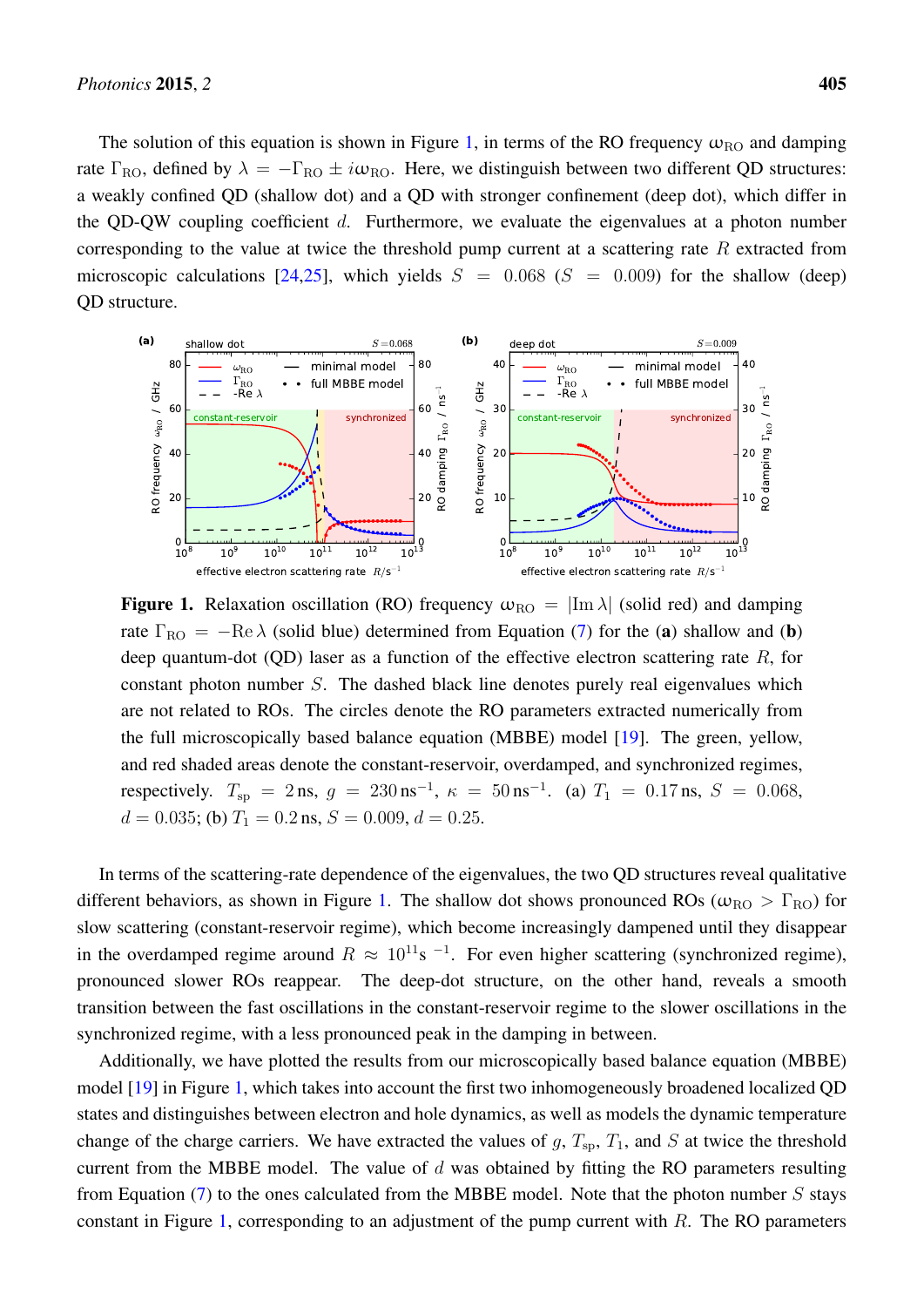in the MBBE model were acquired from fits to the intensity time-series after a small perturbation. The scattering-rate dependence was investigated by multiplying our microscopically calculated scattering rates with a constant factor and evaluating the electron scattering rate in the steady-state. In general, a very good quantitative agreement of the minimal QD laser model and the full MBBE model can be seen for fast scattering, and a good qualitative agreement for smaller  $R$ , with the overdamped regime for the shallow dot and a local maximum of the damping in the deep-dot case. The differences between the two approaches mainly stem from the additional scattering processes including the QD excited state in the MBBE, which influence the effective scattering rate, as we have checked by excluding this effect in the numerics (not shown here). In the minimal model, only the scattering between the QD ground state and the QW is taken into account. Furthermore, the separate dynamics of electrons and holes and the spectral-hole burning in the inhomogeneously broadened QD ensemble lead to quantitative differences especially for slow scattering.

<span id="page-4-0"></span>

**Figure 2.** RO frequency  $\omega_{\text{RO}}$  (red) and damping rate  $\Gamma_{\text{RO}}$  (blue) determined from Equation [\(7\)](#page-2-1) for different QD-quantum-well (QW) carrier distribution coefficients:  $d = 0.035$  (solid line) describing small energy separation,  $d = 0.2$  (dashed line), and  $d = 0.5$ (dotted line) corresponding to a large energetic distance. Other parameters as in Figure [1a](#page-3-0).

Equation [\(7\)](#page-2-1) allows us to investigate the underlying cause of the qualitative differences between the scattering-rate dependencies of the two QD structures. The most prominent difference between the two cases is the value of the detailed-balance coefficient  $d$ . Its effect is shown in Figure [2,](#page-4-0) where for the shallow dot we have varied the value of  $d$  and evaluated the RO parameters in dependence of R (again keeping the photon number S constant). For increasing d, we observe a transition between the well-separated three dynamic regimes to the smooth transition between the constant-reservoir and synchronized regime, along with a substantial increase of the RO frequency in the synchronized regime. This behavior shows that the detailed balance of the in and out-scattering rates plays a crucial role in determining the dynamics for moderate to high scattering rates. This is an important result as most models usually neglect this dependence and use constant in and out-scattering rates [\[26–](#page-11-3)[28\]](#page-11-4). Those models cannot describe the third regime of quantum-dot laser dynamics. Assuming a linear increase of the scattering rates and neglecting the detailed balance, as done in [\[8](#page-10-4)[,9\]](#page-10-5), leads to similar limits, however mixing the effects of scattering rate  $R$  (Coulomb interaction) and carrier distribution coupling  $d$  (energy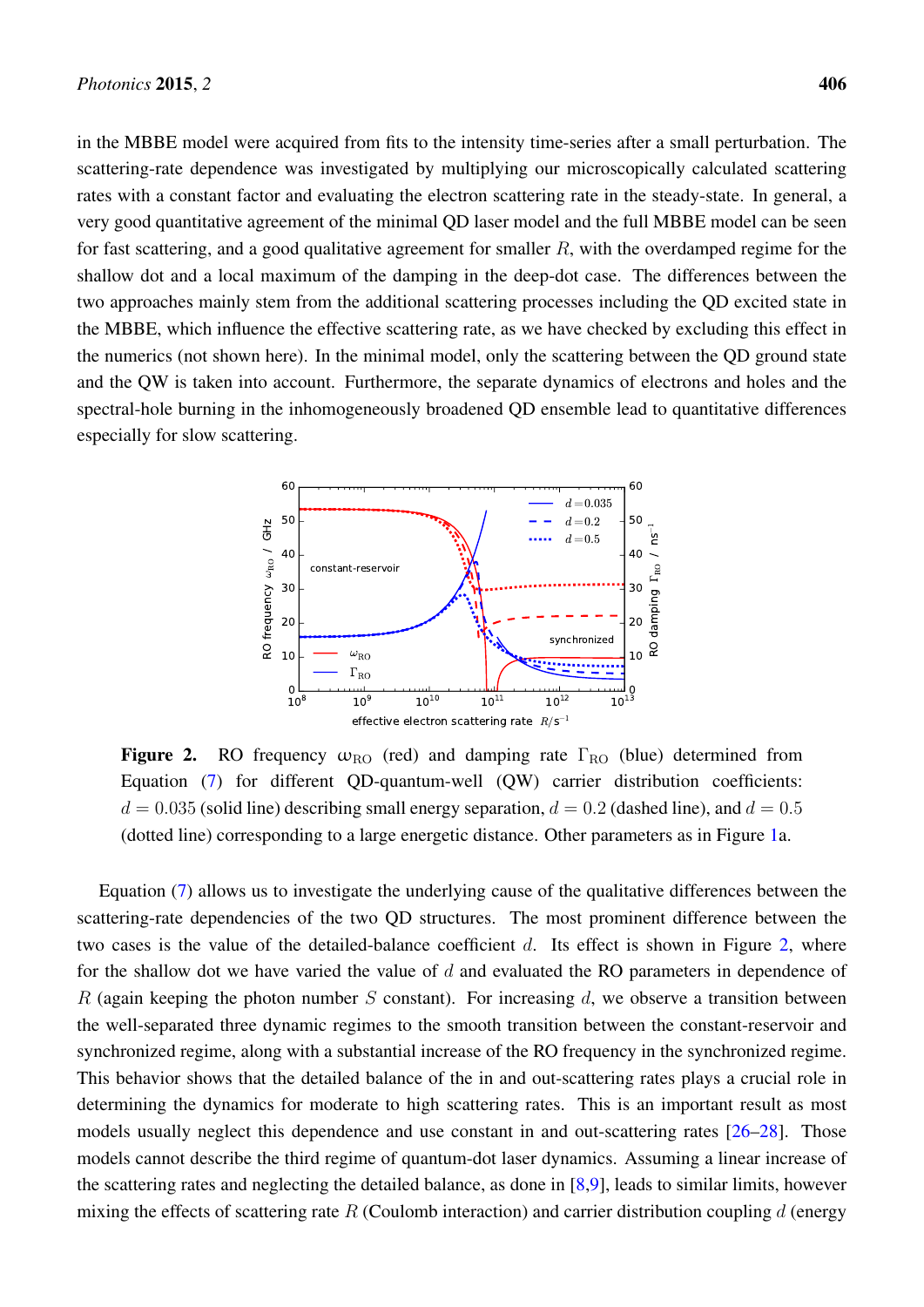band structure) in one parameter. Note that increasing  $R$  and simultaneously decreasing  $d$  corresponds to the limit of increasing  $B$  in [\[9\]](#page-10-5). Our microscopic calculations of the scattering rates show that most QD lasers will operate within the synchronized regime where the effect of the coupling between QD and reservoir occupation becomes important. A correct description of the detailed balance via a dependence of the quasi-equilibrium QD occupation  $\rho^{eq}$  on the reservoir density is therefore required to accurately predict the QD laser behavior.

## 4. Analytic Approximation

Given its cubic nature, the solutions of the characteristic Equation [\(7\)](#page-2-1) can in principle be explicitly determined. However, this would result in lengthy and complicated expressions with little practical value, as the dependencies on different parameters would be hidden in the multitude of terms. The idea to circumvent these issues is to expand the characteristic equation in terms of one or more small parameters, and solve the reduced problem [\[3](#page-10-0)[,21\]](#page-10-15). Depending on the choice of expansion, the resulting eigenvalues describe the original system well around the chosen expansion point or parameter. In the following, we derive analytic expressions for the RO parameters in the constant-reservoir and synchronized regimes.

# *4.1. Slow Scattering – Constant-Reservoir Regime*

At first, we will try to derive a simpler expression for the eigenvalues in the constant-reservoir regime. Here, the QD charge-carrier dynamics dominate, while the reservoir provides a nearly constant charge carrier influx into the active quantum-dot states. As such, the QD and QW should only be weakly coupled. This leads us to a choice of expansion: The direct coupling between the QD and reservoir carriers is determined by the coefficient d. We will therefore expand Equation  $(7)$  in terms of d. We assume that the eigenvalues can be written in the form

$$
\lambda = \lambda_0 + d\lambda_1 + O(d^2) \tag{8}
$$

We proceed by inserting this into Equation  $(7)$ . Since our assumption was that d should be small, we can at first neglect all resulting terms of order  $d$  or higher, as the remaining terms should dominate the dynamics. The resulting zeroth-order characteristic equation is given by

$$
0 = 4g\kappa ST_{sp}
$$
  
+  $(1 + RT_{sp} + 2gST_{sp} + 4g\kappa ST_{1}T_{sp}) \lambda_{0}$   
+  $(T_{1} + T_{sp} + RT_{1}T_{sp} + 2gST_{1}T_{sp}) \lambda_{0}^{2}$   
+  $T_{1}T_{sp}\lambda_{0}^{3}$  (9)

which has two complex solutions,

$$
\lambda_0 = -\Gamma_{\text{RO}}^{\text{cr},0} \pm i\omega_{\text{RO}}^{\text{cr},0} \tag{10}
$$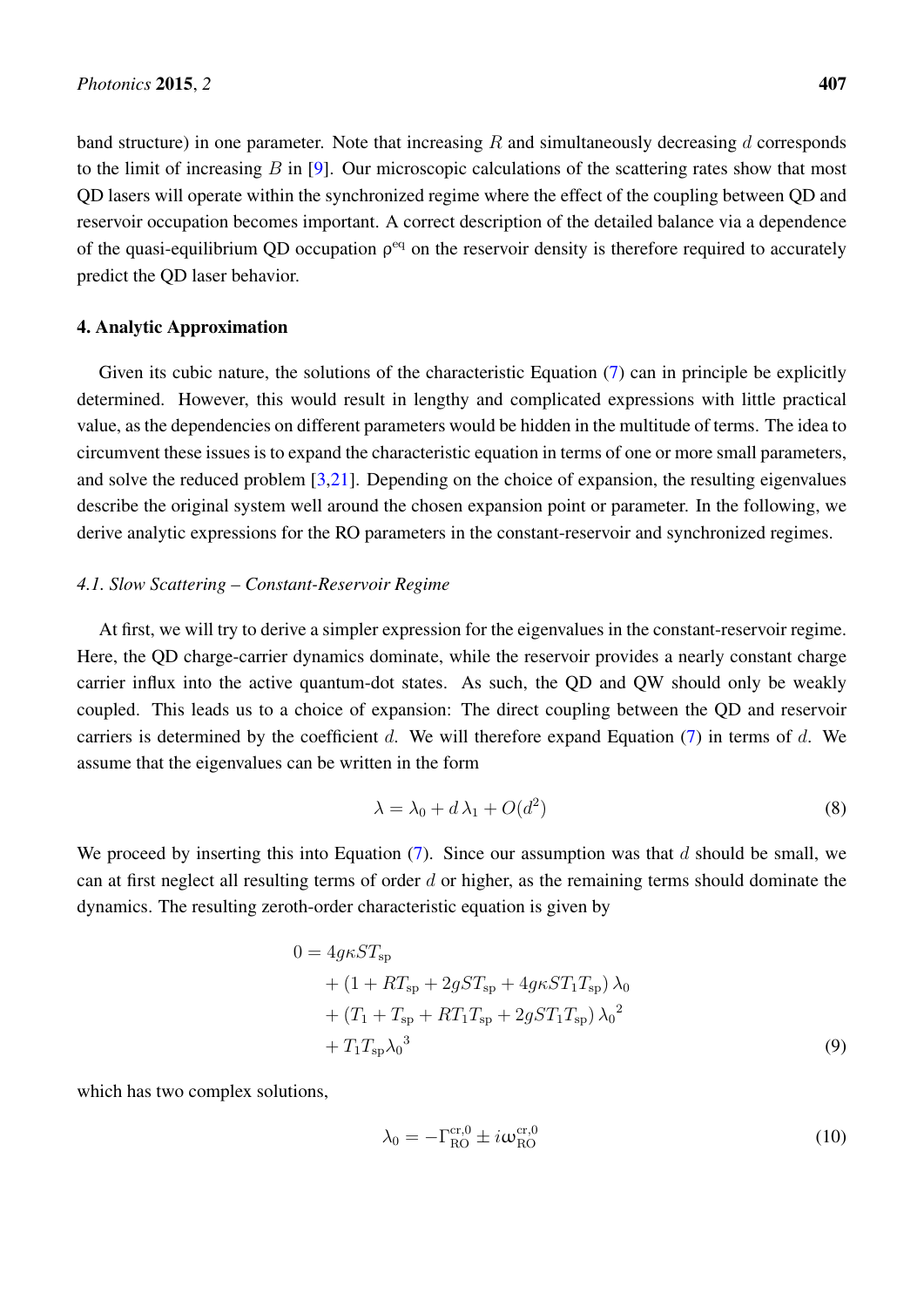<span id="page-6-1"></span>with the zeroth-order relaxation oscillation damping and frequency in the constant-reservoir regime (superscript cr):

$$
\Gamma_{\text{RO}}^{\text{cr,0}} = \frac{1}{2} \left( \frac{1}{T_{\text{sp}}} + R + 2gS \right)
$$
 (11a)

$$
\omega_{\text{RO}}^{\text{cr},0} = \sqrt{4g\kappa S - (\Gamma_{\text{RO}}^{\text{cr},0})^2}
$$
 (11b)

This result is identical to the expressions for the RO parameters obtained from simple two-variable laser rate-equation systems [\[3\]](#page-10-0), apart from an additional  $\frac{R}{2}$  in the relaxation oscillation damping rate. This can be understood by a decrease of the effective carrier lifetime in the quantum-dot states due to the scattering process: The carriers will be driven towards their equilibrium distribution with the effective rate  $(T_{sp}^{-1} + R)$ . Note that a similar expression was found in [\[21\]](#page-10-15) by starting with the full QD laser rate-equations and similar electron and hole lifetimes. The zeroth-order analytic approximation describes the eigenvalues in the limit of slow scattering very well, as depicted in Figure [3.](#page-6-0) The term  $(\Gamma_{\rm RO}^{\rm cr,0})^2$  in the RO frequency is commonly neglected in the limit of weakly damped ROs. The strong increase in  $\Gamma_{\text{RO}}$ with  $R$ , however, makes this term important, and is the reason for the appearance of the overdamped regime (Re  $\omega_{\text{RO}} = 0$ ). In the deep-dot case the analytic approximation slightly overestimates the RO frequency at the high-scattering border of the constant-reservoir regime. Here, the assumption  $d \rightarrow 0$ fails, and higher order corrections in d must be taken into account for better reproduction. The first-order correction to Equation  $(11)$  is given in the appendix.

<span id="page-6-0"></span>

Figure 3. Comparison between the exact eigenvalue solutions of Equation [\(7\)](#page-2-1) (solid lines) and the analytic approximations of Equation [\(11\)](#page-6-1) (dashed), and Equation [\(19\)](#page-7-0) (dotted) for the (a) shallow and (b) deep QD laser in dependence of the effective electron scattering rate  $R$  (keeping  $S$  constant), cf. Figure [1.](#page-3-0)

## *4.2. Fast Scattering – Synchronized Regime*

Next, we will look at the synchronized regime (superscript s) for fast charge carrier scattering and derive analytic equations for predicting the relaxation oscillation frequency and damping. So far this limit was analytically treated in [\[9\]](#page-10-5) but without separating the effects of carrier lifetime and carrier distribution coupling. In the limit of  $R \to \infty$  only terms of highest order in R will define the dynamics of the QD laser, whereas the remaining terms can be neglected. Most importantly, the cubic term in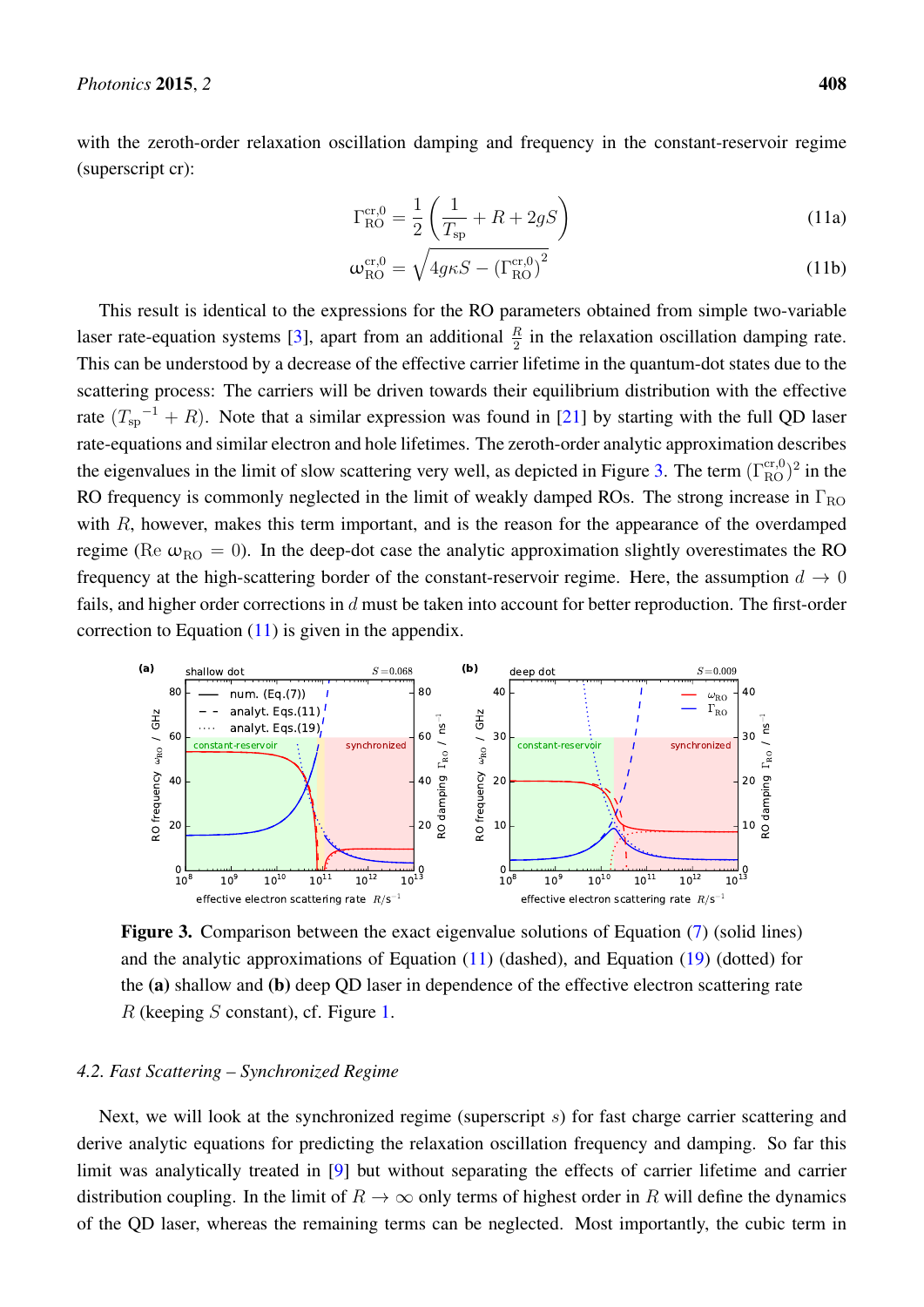$\lambda$  will not contribute to the dynamics. We thus rewrite the characteristic Equation [\(7\)](#page-2-1) in the high-R limit as

$$
0 = \left(\omega_{\rm res}^s\right)^2 + 2\Gamma_{\rm RO}^s \lambda + \lambda^2 \tag{12}
$$

which immediately yields the eigenvalues

<span id="page-7-2"></span><span id="page-7-1"></span>
$$
\lambda = -\Gamma_{\text{RO}}^s \pm i\omega_{\text{RO}}^s \tag{13}
$$

with

$$
\omega_{\rm RO}^s = \sqrt{\left(\omega_{\rm res}^s\right)^2 - \left(\Gamma_{\rm RO}^s\right)^2} \tag{14}
$$

By rewriting Equation [\(7\)](#page-2-1) in powers of  $\lambda$  and comparing with Equation [\(12\)](#page-7-1) we identify the damping and resonance frequency:

$$
\Gamma_{\text{RO}}^{s} = \frac{2d g S + \frac{1}{T_1} + \frac{d}{T_{\text{sp}}} + \frac{1}{R} \left( 4g \kappa S + \frac{1}{T_1} 2g S + \frac{1}{T_1 T_{\text{sp}}} \right)}{2 \left( 1 + d + \frac{1}{R} (2g S + \frac{1}{T_1} + \frac{1}{T_{\text{sp}}} ) \right)}
$$
(15a)

$$
\omega_{\rm res}^s = \left[\frac{4g\kappa S\left(d + \frac{1}{RT_1}\right)}{1 + d + \frac{1}{R}\left(2gS + \frac{1}{T_1} + \frac{1}{T_{\rm sp}}\right)}\right]^{\frac{1}{2}}
$$
(15b)

We proceed by expanding the above expressions in terms of the inverse scattering rate  $r := \frac{1}{R}$  around  $r = 0$ , corresponding to the limit  $R \to \infty$ . The zeroth-order term is evaluated to

$$
\Gamma_{\text{RO}}^{s,0} = \frac{2dgS + \frac{1}{T_1} + \frac{d}{T_{\text{sp}}}}{2(1+d)}
$$
(16a)

$$
\omega_{\rm res}^{s,0} = \sqrt{\frac{4dg\kappa S}{1+d}}
$$
 (16b)

The first-order correction is given by

$$
\Gamma_{\text{RO}}^{s,1} = \frac{1}{R} \left( \frac{2g\kappa S}{1+d} - \frac{\frac{1}{T_1^2} + d\left(\frac{1}{T_{\text{sp}}} + 2gS\right)^2}{2(1+d)^2} \right) \tag{17a}
$$

$$
\omega_{\rm res}^{s,1} = \frac{1}{R} \sqrt{\frac{dg\kappa S}{1+d}} \left( \frac{\frac{1}{T_1} - d\left(\frac{1}{T_{\rm sp}} + 2gS\right)}{d(1+d)} \right) \tag{17b}
$$

We now further note the following estimations

$$
gS \gg \frac{1}{T_{\rm sp}} \qquad \qquad g\kappa S \gg \frac{1}{T_1^2} \qquad \qquad g\kappa S \gg dg^2 S^2 \qquad \qquad (18)
$$

which hold for moderate output power. We can thus approximate the RO parameters in the synchronized regime in first-order expansion in  $\frac{1}{R}$  as

<span id="page-7-0"></span>
$$
\Gamma_{\text{RO}}^{s} \approx \frac{2dgS + \frac{1}{T_1}}{2(1+d)} + \frac{2g\kappa S}{R(1+d)}
$$
(19a)

$$
\omega_{\rm res}^s \approx \sqrt{\frac{4d g \kappa S}{1+d}} \left( 1 + \frac{\frac{1}{T_1} - 2d g S}{2R d (1+d)} \right)
$$
(19b)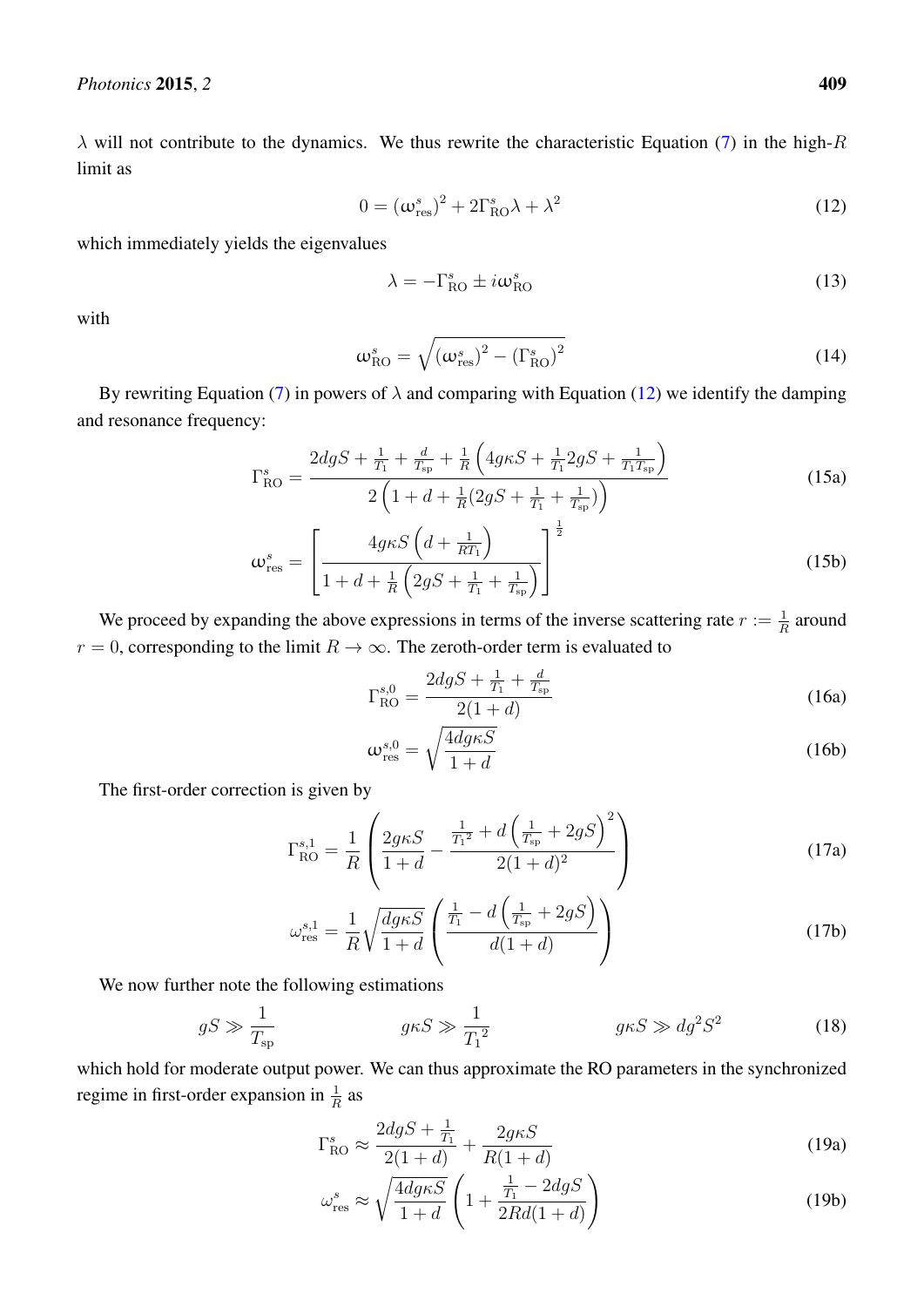with the RO frequency given by Equation  $(14)$ .

The comparison between the numerically evaluated eigenvalues of the characteristic Equation [\(7\)](#page-2-1) and the approximation is shown in Figure [3.](#page-6-0) The agreement between the two approaches is very good as can be seen by inspecting the dashed line (analytic approximations for the constant carrier regime described by Equation [\(11\)](#page-6-1), and the dotted line (analytic approximation of Equation [\(19\)](#page-7-0) describing the constant reservoir regime). Only in the deep-dot case the analytic expression for the RO frequency deviates from the numeric result, as the regime boundary is approached. Also, Equation [\(19\)](#page-7-0) confirms that, without the detailed-balance coupling coefficient  $d$ , the synchronized regime for high scattering rates could not be described (with constant scattering rates  $R$ ), as for  $d = 0$ , the RO frequency would be zero. The reservoir carrier lifetime  $T_1$  now enters the RO damping, emphasizing the direct contribution of the reservoir carriers to the relaxation oscillations, while in the constant-reservoir regime only the QD carriers are involved. Furthermore, the increase of the RO frequency with increasing  $d$ , which we observed in Figure [2,](#page-4-0) is also predicted by the above equations. This suggests that, when a high resonance frequency is required, e.g., for high-speed modulation purposes, a close coupling between the reservoir and QD occupations is advantageous.

## 5. Conclusions

In this paper, we have derived a minimal, three-variable, QD laser rate-equation model that separately treats the influence of scattering rates and quasi-equilibrium carrier distribution by taking into account the detailed balance between the in and out-scattering rates of the carrier reservoir and the QD states. We have shown that this model can qualitatively describe the three distinct dynamic regimes of QD lasers appearing when the effective charge-carrier scattering rate is varied. Contrary to rate-equation models, where the in and out-scattering rates are constant, our model correctly predicts the appearance of the synchronized dynamic regime for high scattering rates, with pronounced relaxation oscillations. Our microscopic calculations suggest that most QD lasers will operate within this synchronized regime, emphasizing the importance of a correct modeling approach.

Depending on the QD-QW coupling coefficient  $d$ , the transition between the constant-reservoir regime for slow scattering and the synchronized regime is either smooth (high  $d$ ), or via an overdamped regime (low  $d$ ), corresponding to different QD structures. We have derived approximate analytic expressions for the RO frequency and damping in the different dynamic regimes as a function of experimentally accessible parameters, which give further insight into the QD laser dynamics.

# Acknowledgments

This work was supported by DFG within the frameworks of SFB 787.

# Author Contributions

BL has performed the numerical simulations and analytic calculations. Both authors have worked on the manuscript.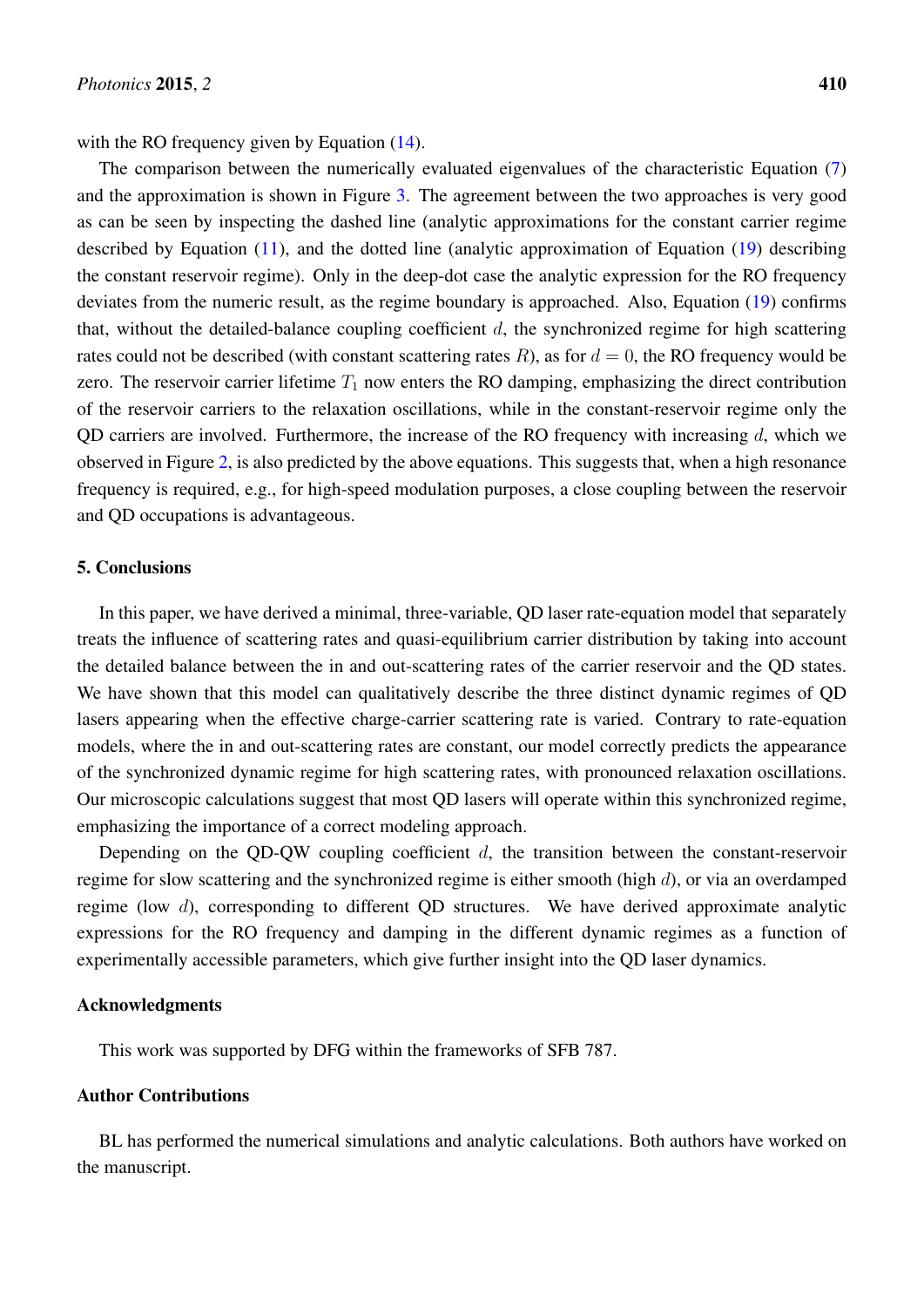## Conflicts of Interest

The authors declare no conflict of interest.

# Appendix

## A. Analytic first-order corrections in the synchronized regime

Using the expansion

$$
\lambda = \lambda_0 + d\lambda_1 + O(d^2) \tag{A1}
$$

the first-order problem of the characteristic equation is solved, *i.e.*, taking only terms of  $O(d)$  in Equation [\(7\)](#page-2-1) into account. The resulting equation reads

$$
0 = 4g\kappa SRT_{1}T_{sp} + (RT_{1} + 2gRST_{1}T_{sp})\lambda_{0} + RT_{1}T_{sp}\lambda_{0}^{2}
$$
  
+  $\left[1 + RT_{sp} + 2gST_{sp} + 4g\kappa ST_{1}T_{sp} + 2(T_{1} + T_{sp} + RT_{1}T_{sp} + 2gST_{1}T_{sp})\lambda_{0} + 3T_{1}T_{sp}\lambda_{0}^{2}\right]\lambda_{1}$   
(A2)

which can be readily solved for  $\lambda_1$ . After additional simplification, the resulting first-order corrections in the constant-reservoir regime then can be written as

$$
\Gamma_{\text{RO}}^{\text{cr},1} = -dR^2 \frac{1}{2\left[ \left( \omega_{\text{RO}}^{\text{cr},0} \right)^2 + \left( \Gamma_{\text{RO}}^{\text{cr},0} - \frac{1}{T_1} \right)^2 \right]}
$$
(A3a)

$$
\omega_{\text{RO}}^{\text{cr,1}} = dR^2 \frac{\left(\Gamma_{\text{RO}}^{\text{cr,0}} - 4g\kappa ST_1\right)}{2\omega_{\text{RO}}^{\text{cr,0}}\left[\frac{1}{T_1} - 2\Gamma_{\text{RO}}^{\text{cr,0}} + 4g\kappa ST_1\right]}
$$
(A3b)

Here we have written  $\lambda_1$  as

$$
d\lambda_1 = -\Gamma_{\text{RO}}^{\text{cr},1} \pm \omega_{\text{RO}}^{\text{cr},1} \tag{A4}
$$

such that the resulting relaxation oscillation parameters are given by

$$
\Gamma_{\text{RO}}^{\text{cr}} = \Gamma_{\text{RO}}^{\text{cr},0} + \Gamma_{\text{RO}}^{\text{cr},1} + O(d^2)
$$
\n(A5a)

$$
\omega_{\text{RO}}^{\text{cr}} = \omega_{\text{RO}}^{\text{cr},0} + \omega_{\text{RO}}^{\text{cr},1} + O(d^2)
$$
\n(A5b)

The first-order corrections in  $d$  thus introduce an additional quadratic dependence on the scattering rate R.

# References

- <span id="page-9-0"></span>1. Arecchi, F.T.; Lippi, G.L.; Puccioni, G.P.; Tredicce, J.R. Deterministic Chaos in Laser with Injected Signal. *Opt. Commun.* 1984, *51*, 308–315.
- <span id="page-9-1"></span>2. Chow, W.W.; Koch, S.W. *Semiconductor-Laser Fundamentals*; Springer: Berlin, Germany, 1999.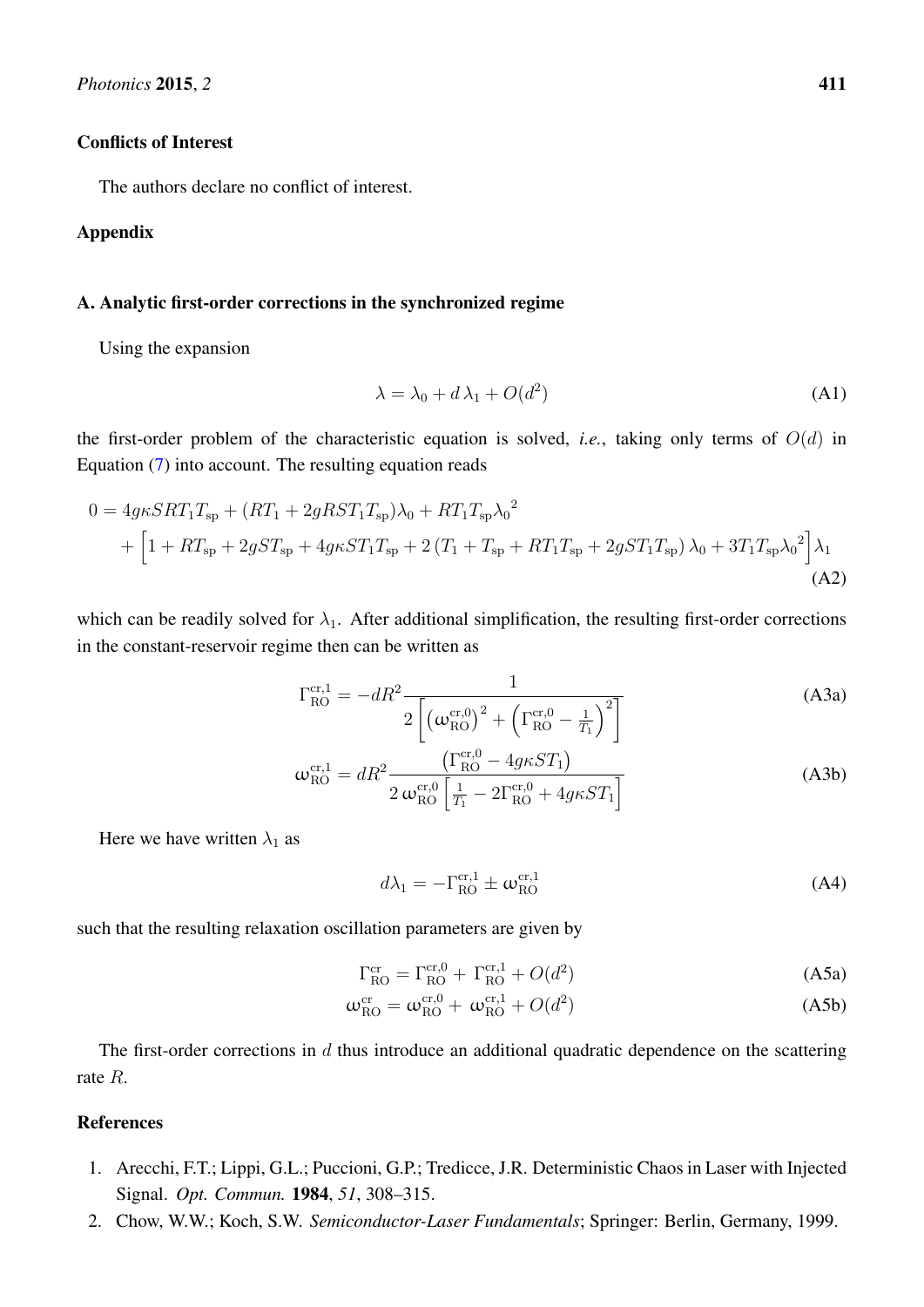- <span id="page-10-0"></span>3. Erneux, T.; Glorieux, P. *Laser Dynamics*; Cambridge University Press: Cambridge, UK, 2010.
- <span id="page-10-1"></span>4. Coldren, L.A.; Corzine, S.W.; Mashanovitch, M. *Diode Lasers and Photonic Integrated Circuits*, 2nd ed.; Wiley Sons: New York, NY, USA, 2012.
- <span id="page-10-2"></span>5. Lüdge, K.; Schöll, E. Quantum-dot lasers—Desynchronized nonlinear dynamics of electrons and holes. *IEEE J. Quant. Electron.* 2009, *45*, 1396–1403.
- 6. Gioannini, M.; Rossetti, M. Time-Domain Traveling Wave Model of Quantum Dot DFB Lasers. *IEEE J. Sel. Top. Quant. Electron.* 2011, *17*, 1318–1326.
- <span id="page-10-3"></span>7. Lingnau, B.; Lüdge, K.; Chow, W.W.; Schöll, E. Failure of the  $\alpha$ -factor in describing dynamical instabilities and chaos in quantum-dot lasers. *Phys. Rev. E* 2012, *86*, 065201(R).
- <span id="page-10-4"></span>8. O'Brien, D.; Hegarty, S.P.; Huyet, G.; Uskov, A.V. Sensitivity of quantum-dot semiconductor lasers to optical feedback. *Opt. Lett.* 2004, *29*, 1072–1074.
- <span id="page-10-5"></span>9. Erneux, T.; Viktorov, E.A.; Mandel, P. Time scales and relaxation dynamics in quantum-dot lasers. *Phys. Rev. A* 2007, *76*, 023819.
- <span id="page-10-6"></span>10. Lingnau, B.; Lüdge, K.; Chow, W.W.; Schöll, E. Influencing modulation properties of quantum-dot semiconductor lasers by electron lifetime engineering. *Appl. Phys. Lett.* 2012, *101*, 131107.
- <span id="page-10-7"></span>11. Lüdge, K.; Lingnau, B.; Otto, C.; Schöll, E. Understanding electrical and optical modulation properties of semiconductor quantum-dot lasers in terms of their turn-on dynamics. *Nonlinear Phenom. Complex Syst.* 2012, *15*, 350–359.
- <span id="page-10-8"></span>12. Mørk, J.; Tromborg, B.; Mark, J. Chaos in semiconductor lasers with optical feedback-Theory and experiment. *IEEE J. Quant. Electron.* 1992, *28*, 93–108.
- 13. Levine, A.M.; van Tartwijk, G.H.M.; Lenstra, D.; Erneux, T. Diode lasers with optical feedback: Stability of the maximum gain mode. *Phys. Rev. A* 1995, *52*, R3436.
- <span id="page-10-9"></span>14. Otto, C.; Lüdge, K.; Schöll, E. Modeling quantum dot lasers with optical feedback: sensitivity of bifurcation scenarios. *Phys. Stat. Sol.* 2010, *247*, 829–845.
- <span id="page-10-10"></span>15. Chuang, S.L. *Physics of Optoelectronic Devices*; Wiley: New York, NY, USA, 1995.
- 16. Coleman, J.J. The development of the semiconductor laser diode after the first demonstration in 1962. *Semicond. Sci. Technol.* 2012, *27*, 090207.
- <span id="page-10-13"></span>17. Wang, C.; Grillot, F.; Even, J. Impacts of Wetting Layer and Excited State on the Modulation Response of Quantum-Dot Lasers. *IEEE J. Quant. Electron.* 2012, *48*, 1144–1150.
- <span id="page-10-11"></span>18. Grillot, F.; Wang, C.; Naderi, N.; Even, J. Modulation Properties of Self-Injected Quantum Dot Semiconductor Diode Lasers. *IEEE J. Quant. Electron.* 2013, *19*, 1900812.
- <span id="page-10-12"></span>19. Lingnau, B.; Chow, W.W.; Schöll, E.; Lüdge, K. Feedback and injection locking instabilities in quantum-dot lasers: A microscopically based bifurcation analysis. *New J. Phys.* 2013, *15*, 093031.
- <span id="page-10-14"></span>20. Markus, A.; Chen, J.X.; Gauthier-Lafaye, O.; Provost, J.G.; Paranthoen, C.; Fiore, A. Impact of Intraband Relaxation on the Performance of a Quantum-Dot Laser. *IEEE J. Sel. Top. Quant. Electron.* 2003, *9*, 1308.
- <span id="page-10-15"></span>21. Lüdge, K.; Schöll, E.; Viktorov, E.A.; Erneux, T. Analytic approach to modulation properties of quantum dot lasers. *J. Appl. Phys.* 2011, *109*, 103112.
- <span id="page-10-16"></span>22. Lüdge, K. *Nonlinear Laser Dynamics—From Quantum Dots to Cryptography*; Wiley-VCH: Weinheim, Germany, 2012.